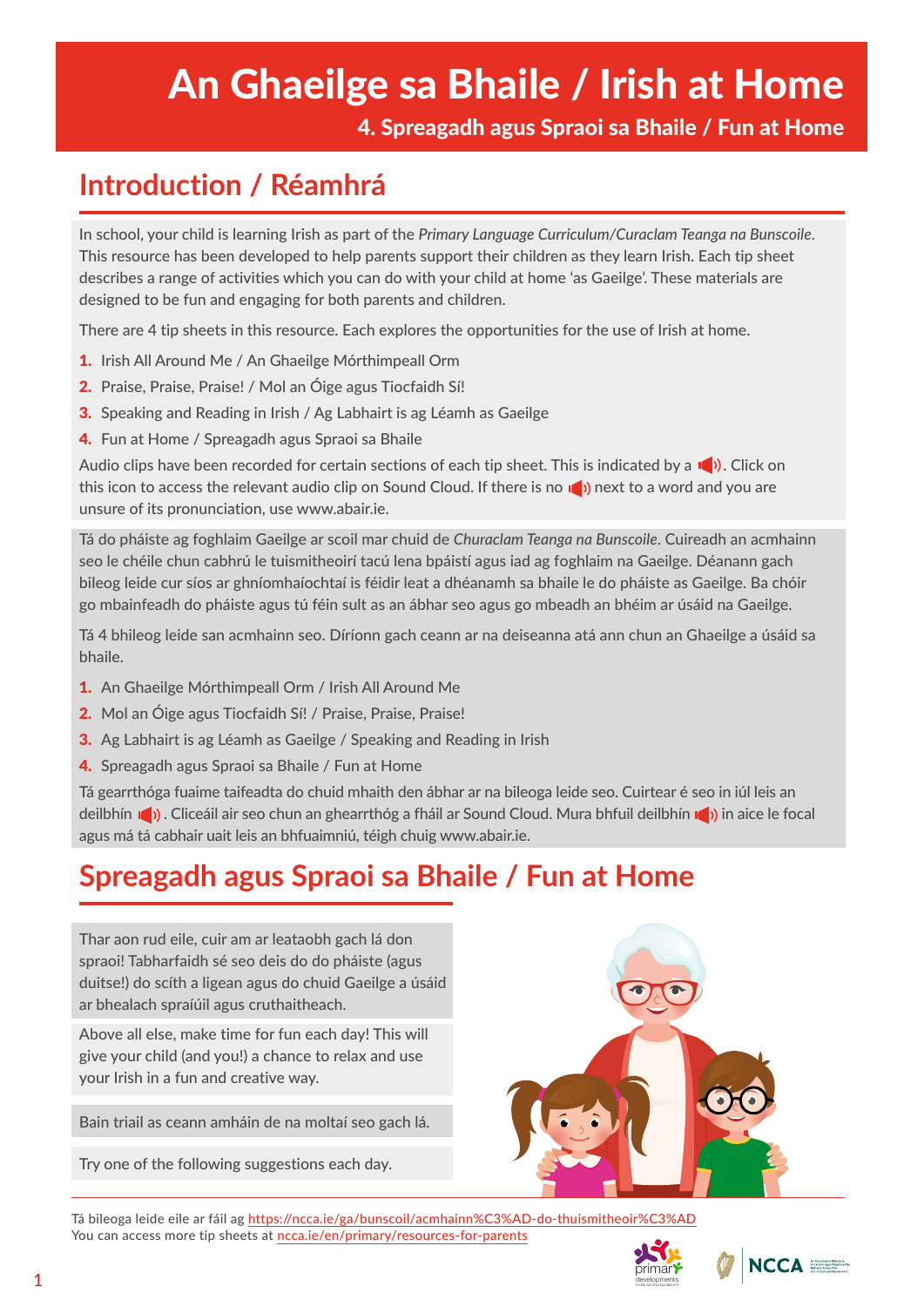#### **Rainn / Rhymes**

An cuimhin leat aon rann a d'fhoghlaim tú féin ar scoil? Cuir an cheist chéanna ar Mhamó agus ar Dhaideo.

- Abair na rainn le chéile.
- Déan bualadh bos agus an rann á rá agaibh.
- Abair an rann agus sibh ag léim le téad léimní.
- Cuir geáitsí leis na rainn.
- Déan rap leis na rainn.
- Abair an rann i nguthanna éagsúla.

Do you remember any rhymes you learned at school? Ask Granny and Grandad too.

- Say the rhyme together.
- Clap while you say the rhyme.
- Say the rhyme while you are skipping.
- Add actions to the rhymes.
- What about making it into a rap?
- Say the rhyme in different voices.

 $\ket{\ket{\bullet}}$  9. Buail Bos

 $\ket{\hspace{1pt}}$  1. Bí ag Ithe

Bí ag ithe, Bí ag ól,

Seas suas,

Suigh síos,

Slán go fóill.

1<sup>(1)</sup> 2. Is Maith Liom

Is maith liom bainne, Is maith liom ubh, Is maith liom im, Is maith liom subh. Is maith liom cáis, Is maith liom práta, Is maith liom arán, Is maith liom cáca.

1<sup>(1)</sup> 3. Aon, Dó, Trí, Ceathair, Cúig, Sé Aon, dó, trí, ceathair, cúig, sé, Is maith liom bainne is cupán tae. Is maith liom úlla is ceapairí, Brioscaí, criospaí is bananaí buí.

1<sup>(1)</sup> 4. Is Maith Liom Bainne Is maith liom bainne, Is maith liom tae, Is maith liom arán, Tabhair dom é.

 $\ket{\ket}$  5. Puisín A haon, a dó, a trí, Tá puisín ina luí. Bígí ciúin, bígí ciúin, Ná dúisígí í.

1<sup>(1)</sup> 6. Teidí Beag Buí

Teidí beag buí, Ina shuí ar an stól. Teidí beag buí, Ag ithe is ag ól. Teidí beag buí, Anseo i do shuí. Teidí beag buí, Teidí beag buí.

 $\begin{pmatrix} 1 \\ 2 \end{pmatrix}$  7. Mise Mise an traein, Puff, puff, puff. Mise an madra, Bhuf, bhuf, bhuf. Mise an bus, Bíp, bíp, bíp, Mise an sicín, Tsíp, tsíp, tsíp.

**8. Ag Déanamh Spraoi** A haon, a dó, A haon, a dó, a trí, Caitín beag ina shuí. A haon, a dó, A haon, a dó, a trí, Caitín beag ag déanamh spraoi.

Buail bos, Gread cos, Cas timpeall, Is glac sos. 1<sup>(a)</sup> 10. Lámh, Lámh Eile Lámh, lámh eile a haon, a dó. Cos, cos eile a haon, a dó.





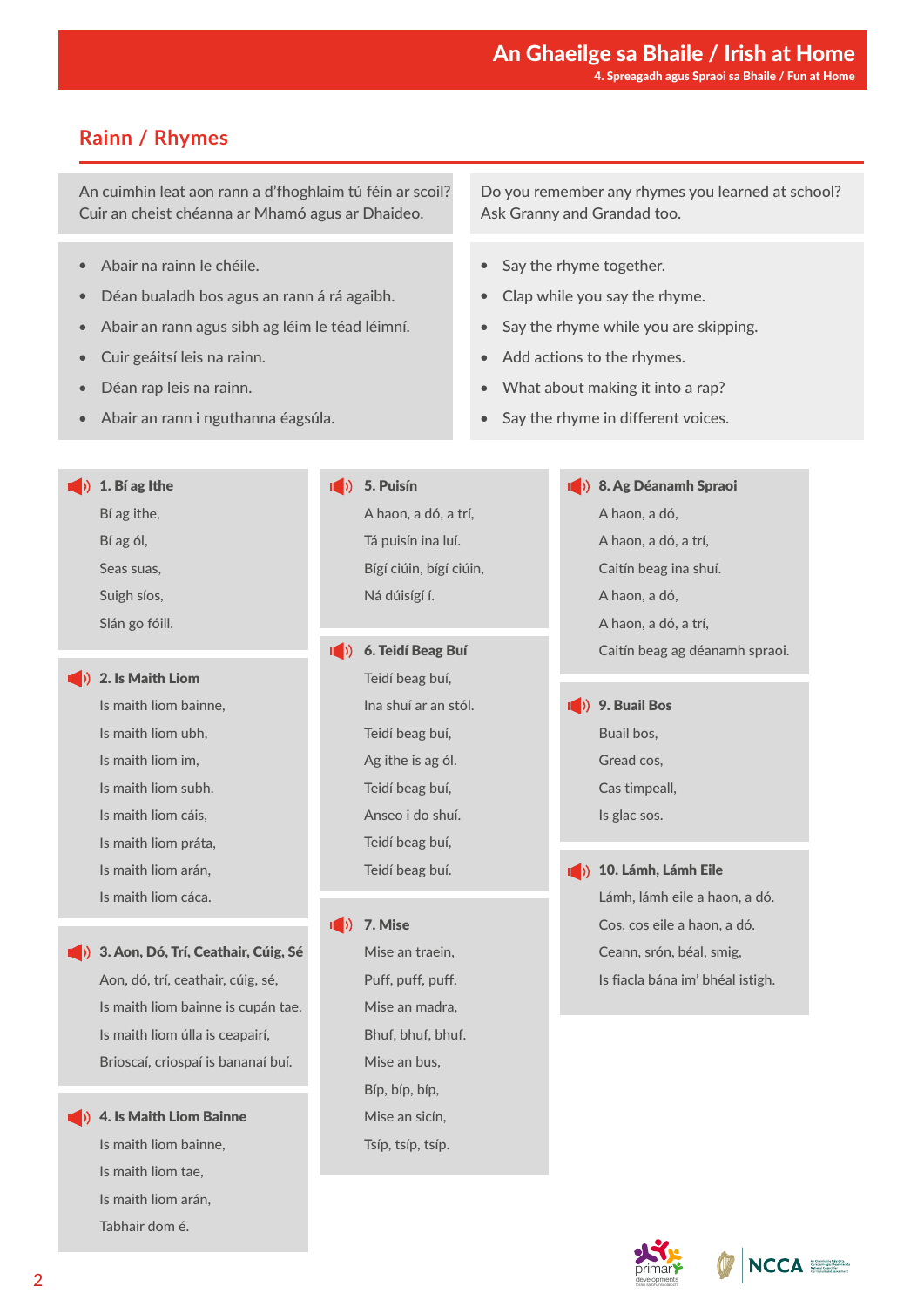#### **Rabhlóga / Tongue Twisters**

An cuimhin leat aon rabhlóg a d'fhoghlaim tú féin ar scoil? Bain súp agus triail as na cinn seo!

- Cuir geáitsí leis na rabhlóga.
- Déan iarracht í a rá chomh sciobtha agus is féidir.
- Déan bualadh bos agus na rabhlóga á rá agaibh.
- An féidir an rabhlóg a rá le chéile?

Bain triail as na rabhlóga thíos. Ní bheidh siad éasca!

Do you remember any tongue twister you learned in school? Try out one of these!

- Add actions to the tongue twisters.
- Try saying it as fast as you can.
- Clap along while you say the tongue twister.
- Can you say the tongue twister together?

Have a go at one of the tongue twisters below. It won't be easy!

- 1. (b) Seacht sicín ina seasamh sa sneachta lá sioca.
- 2. **(b)** Fástar fataí fada go fairsing le feamainn.
- 3. **(b)** Bhí an bhean bheag bhocht breoite bruite leis an bhfuacht.
- 4. **I** D'ith damh dubh ubh amh ar neamh.
- 5. Mailann muilte Dé go mall ach meallann siad go mion.

#### **Jócanna / Jokes**

| Try out some of these jokes below. Have a laugh!                                                                                  |
|-----------------------------------------------------------------------------------------------------------------------------------|
| Knock knock!<br>Who's there?<br>'Neilus'<br>'Neilus' who?<br>'Níl a fhios agam' (I don't know!)                                   |
| How many people are there in a fire brigade?<br>(Say this out loud and it sounds like the fire<br>brigade is coming towards you!) |
| What is yellow and black, yellow and black, and<br>yellow and black?<br>A bee falling down the stairs.                            |
|                                                                                                                                   |



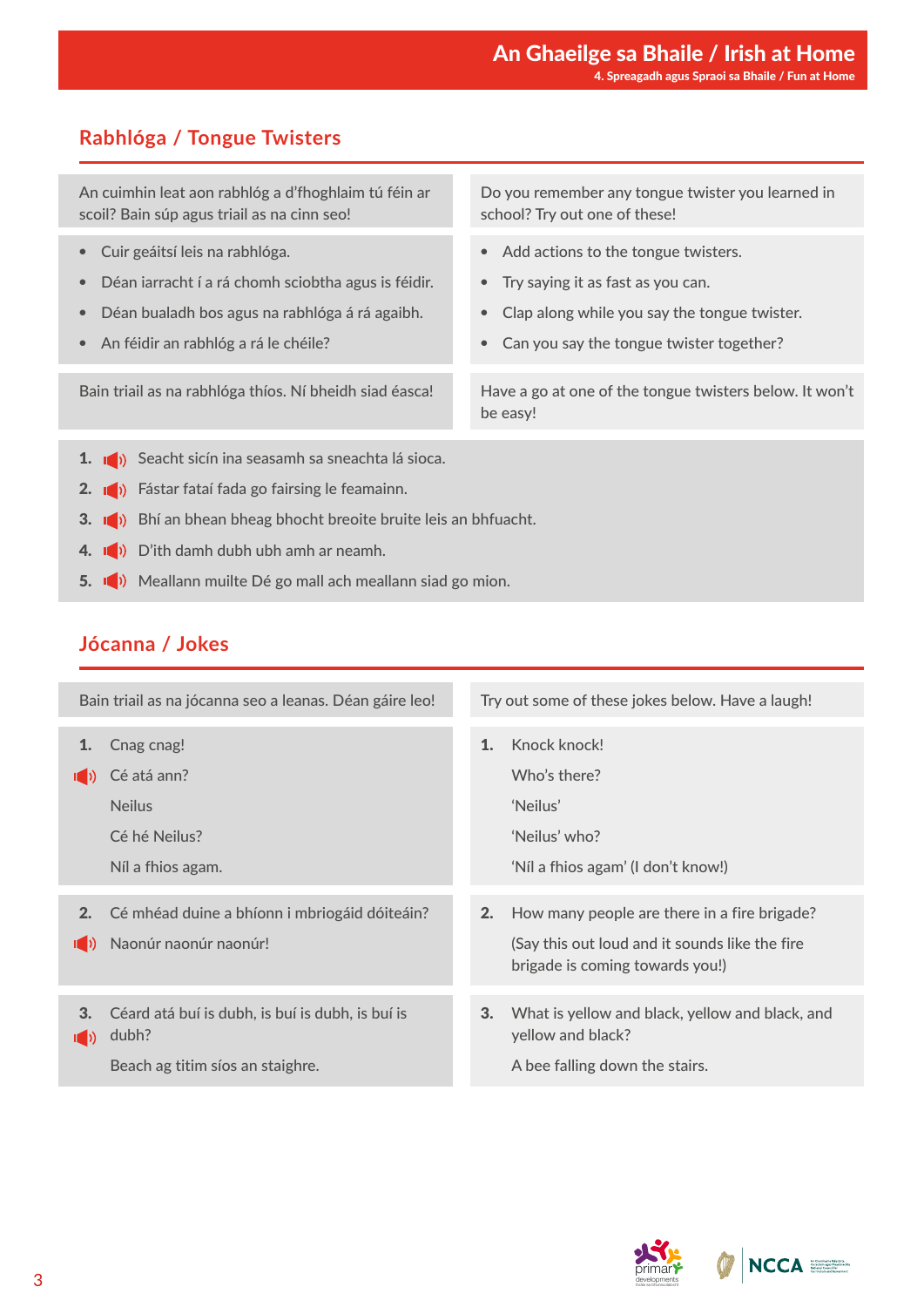#### An Ghaeilge sa Bhaile / Irish at Home 4. Spreagadh agus Spraoi sa Bhaile / Fun at Home

4. Cén t-ainm a thugann tú ar choinín ag caitheamh (b) mufaí cluaise?

Aon rud is mian leat! Níl sé in ann tú a chloisteáil!

- 5. Cad a thugann tú ar shicín sa seomra ranga?
- (a) Ar strae!

#### **Dúcheisteanna / Riddles**

4. What do you call a rabbit wearing ear muffs?

Anything you like, he can't hear you!

5. What do you call a chicken in the classroom? Lost!

| An féidir an freagra a fháil ar na dúcheisteanna seo?<br>Bain úsáid as teanglann.ie nó tearma.ie má tá tú in<br>amhras faoi aon fhocal.                                      | Can you figure out the riddles below? Use teanglann.ie<br>and tearma.ie if there are any words you are unsure of.                         |  |
|------------------------------------------------------------------------------------------------------------------------------------------------------------------------------|-------------------------------------------------------------------------------------------------------------------------------------------|--|
| Tá mé ard nuair atá mé óg. Tá mé íseal nuair atá<br>1.<br>mé sean.<br>$\mathbf{I}(\cdot)$                                                                                    | 1.<br>I am tall when I am young but short when I am<br>old.                                                                               |  |
| Tá lámha orm ach ní féidir liom bualadh bos.<br>2.<br>$\ket{(\cdot)}$                                                                                                        | I have hands but I can't clap.<br>2.                                                                                                      |  |
| 3.<br>Bhí beirt mháithreacha agus beirt iníonacha<br>amuigh le haghaidh lóin. D'ith gach duine ceapaire<br>$\mathbf{I}(\cdot)$<br>amháin ach san iomlán bhí 3 cheapaire ite. | 3.<br>Two mothers and two daughters went out for<br>lunch. Each of them ate one sandwich. In total 3<br>sandwiches were eaten.            |  |
| Thit buachaill beag de dhréimire 30 méadar ach ní<br>4.<br>raibh sé gortaithe.<br>$\mathbb{I}(\cdot)$                                                                        | A boy fell from a ladder that was 30 metres but he<br>4.<br>wasn't injured.                                                               |  |
| den chéad chéim!<br>be tinT.A omsM s augs ismsM snel niol dbisdgsd<br>1. Coinneal 2. Clog 3. Chuaigh cailín amach le<br><b>Freagrai:</b>                                     | steb;<br>with her Mammy and Granny. $A$ . He fell off the first<br>1. A candle 2. A clock 3. A girl went out for lunch<br><b>Answers:</b> |  |

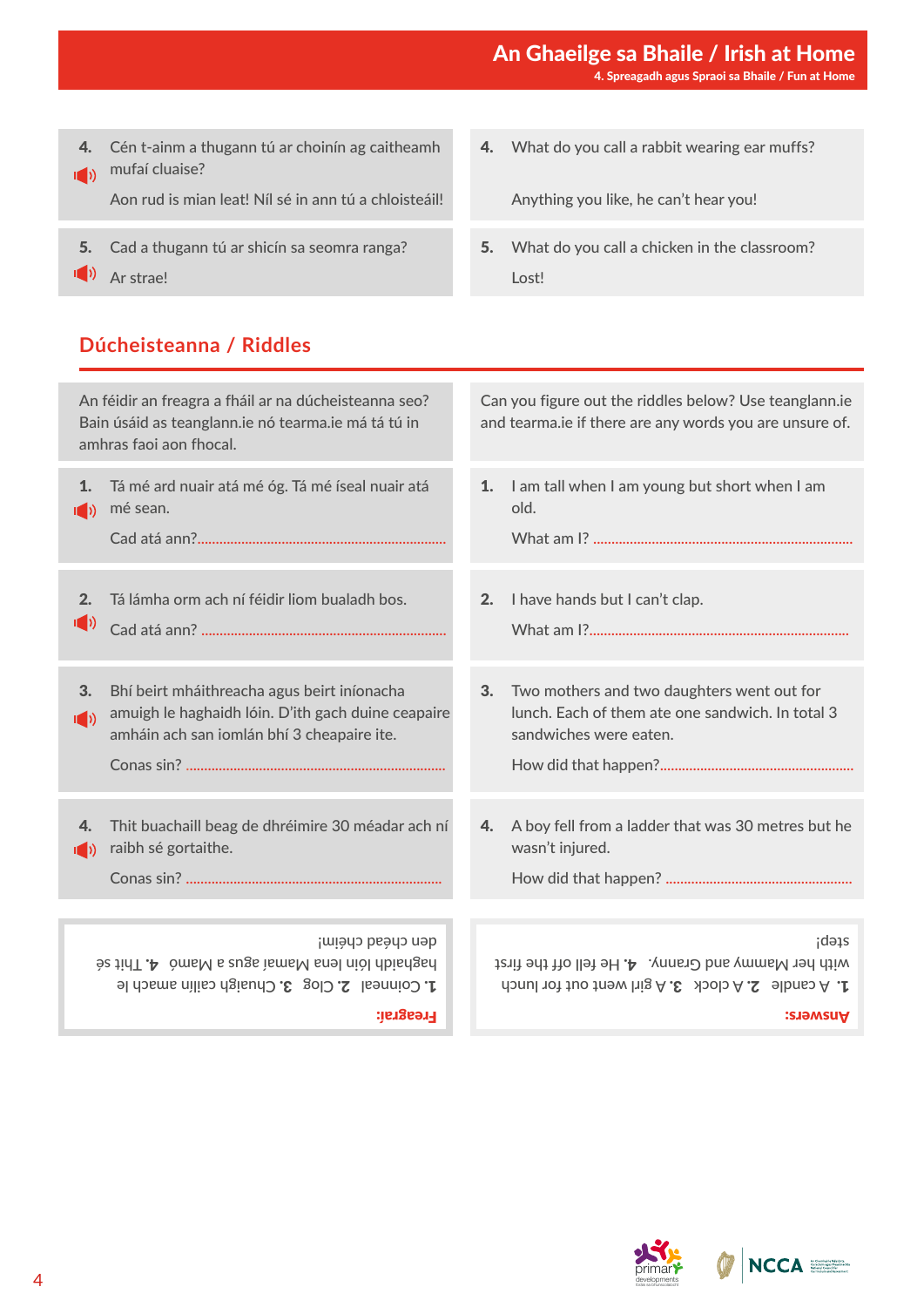### **Seanfhocail agus Nua-Fhocail! / Old Proverbs and New Proverbs!**

|                     | Léigh na seanfhocail thíos le chéile.                        |           | Have a read of the proverbs below.                                    |
|---------------------|--------------------------------------------------------------|-----------|-----------------------------------------------------------------------|
| $\bullet$           | An cuimhin leat aon seanfhocal a d'fhoghlaim tú<br>ar scoil? | $\bullet$ | Do you remember any proverbs you learned at<br>school?                |
|                     | Déan pictiúr den seanfhocal sin.                             | $\bullet$ | Draw a picture to explain a proverb that you really<br>like.          |
|                     | Athraigh an seanfhocal píosa agus cum<br>nua-fhocal!         |           | Change one part of the old proverb and come up<br>with a new proverb! |
|                     |                                                              |           |                                                                       |
| 1.                  | Níl aon tinteán mar do thinteán féin.                        | 1.        | There is no place like home.                                          |
| $\mathbb{I}(\cdot)$ | Níl aon  mar do  féin.                                       |           |                                                                       |
|                     |                                                              |           |                                                                       |
| 2.                  | An rud is annamh is jontach.                                 | 2.        | What's rare is wonderful.                                             |
|                     |                                                              |           |                                                                       |
|                     |                                                              |           |                                                                       |
|                     |                                                              |           |                                                                       |
| 3.                  | Tús maith leath na hoibre.                                   | 3.        | A good start is half the work.                                        |
| $\mathbb{I}(\cdot)$ | maith leath                                                  |           |                                                                       |
|                     |                                                              |           |                                                                       |
| 4.                  | Ní thagann ciall roimh aois.                                 | 4.        | Sense doesn't come before age.                                        |
| $\mathbb{I}$ )      |                                                              |           |                                                                       |
|                     |                                                              |           |                                                                       |
|                     |                                                              |           |                                                                       |
| 5.                  | Aithníonn ciaróg ciaróg eile.                                | 5.        | It takes one to know one.                                             |
|                     |                                                              |           |                                                                       |



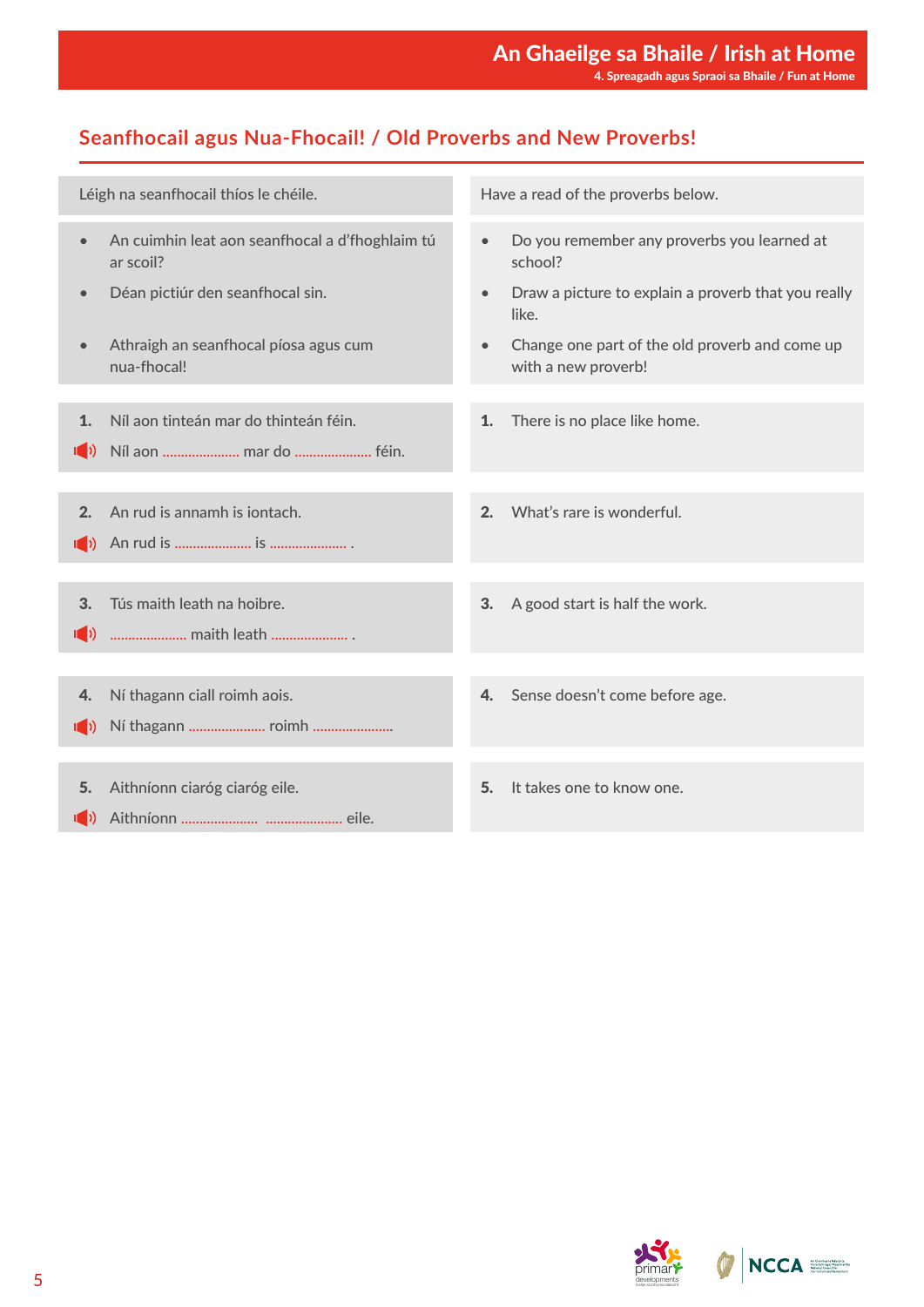#### **Cuir Agallamh ar Dhuine / Interview Someone**

Roghnaigh duine agus cuir agallamh orthu. B'fhéidir go bhfaighidh tú amach eolas nua fúthu! • B'fhéidir gur mhaith leat na ceisteanna a chur ar do Chara Comhrá. • B'fhéidir gur mhaith leat na ceisteanna a chur ar Mhamó nó ar Dhaideo nó ar dhuine eile sa chomharsanacht. • Bain úsáid as teanglann.ie nó tearma.ie má tá tú in amhras faoi aon fhocal. Céard é d'ainm iomlán? (b) Cá raibh tú ar laethanta saoire? (a) An bhfuil aon deirfiúr agat? (b) An maith leat brocailí? I<sup>n</sup>) Inis dom scéal greannmhar fút. **(b)** An bhfuil aon chaitheamh aimsire agat? (b) Cén bia is fearr leat? (b) Cá bhfuil tú i do chónaí? Choose someone to interview. You might find out some new things about them! • Maybe you would like to interview your 'Cara Comhrá' (Conversation Friend). • Maybe you would like to interview Granny or Grandad or someone else in the neighbourhood. • Use teanglann.ie and tearma.ie if there are any words you are unsure of. What is your full name? Where did you go on holidays? Do you have any sisters? Do you like broccoli? Tell me a funny story about yourself. Do you have any hobbies? What is your favourite food? Where do you live?